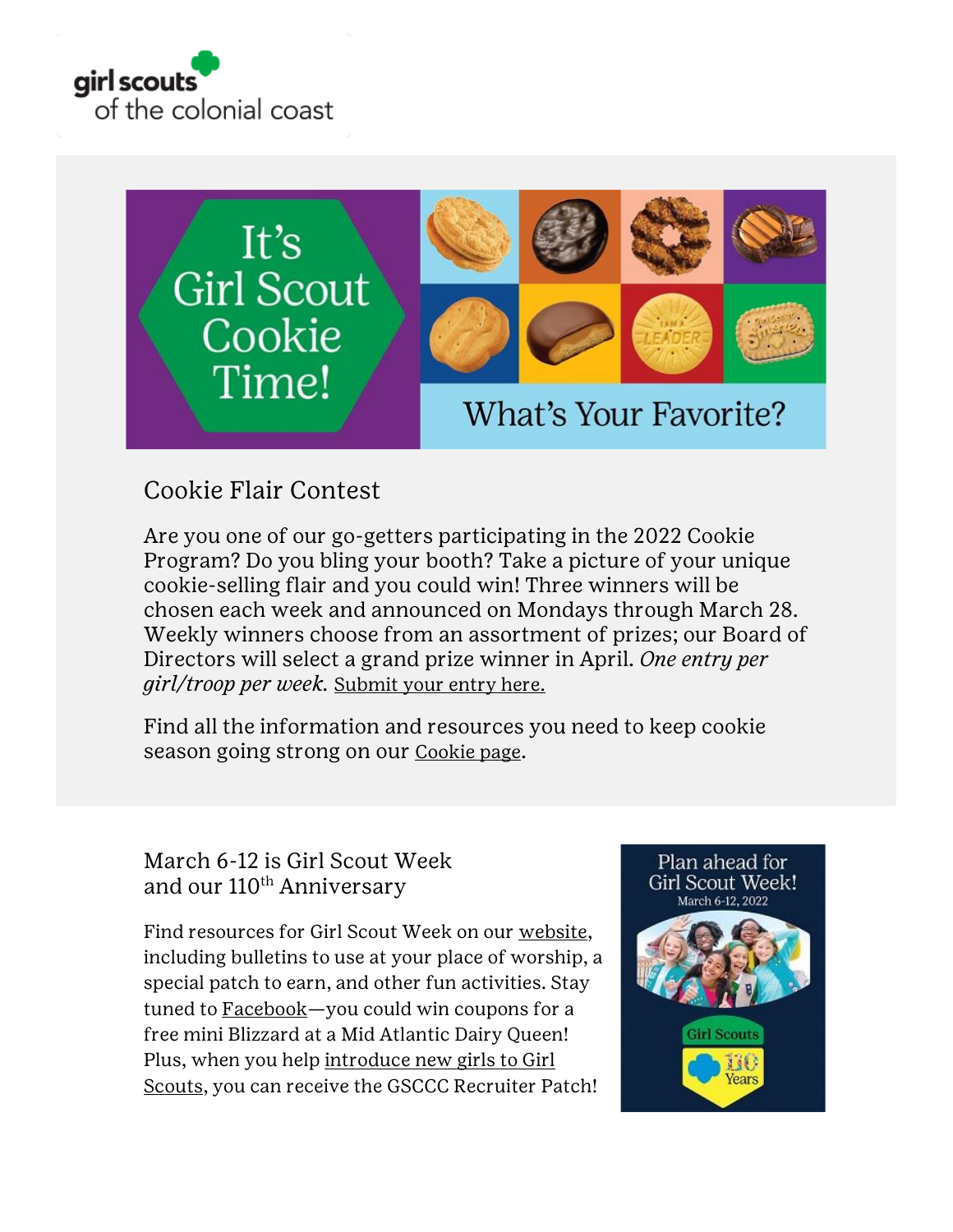## First Day Patch Design Contest

Soon, it will be time to renew your membership for more fun in Girl Scouts. Your girl could be a winner of the First Day Patch Design Contest and her design produced as the official patch given to everyone who renews their membership on April 1, 2022! *Contest entries are being accepted through March 15.* All girls who renew during the early renewal period will earn a special Early Bird patch and some great incentives! **[Learn more](https://www.gsccc.org/en/join/renew.html?utm_source=family-connections&utm_medium=email)**

## Camp Open Houses

At these open houses, Girl Scout staff members will be available to talk to girls and their families about what girls do at Girl Scout camp and what opportunities are available this summer. From outdoor cooking and swimming to science experiments and art projects, there are camp sessions designed for girls with all sorts of interests to find fun and adventure.

- Mar. 5: [Camp Skimino Open House](https://www.gsccc.org/en/sf-events-repository/2022/skimino-open-house.html) Williamsburg, VA
- Mar. 12: [Camp Apasus Open House](https://www.gsccc.org/content/gsccc/en/sf-events-repository/2022/apasus-open-house.html) Norfolk, VA
- Mar. 19: [Camp Outback Open House](https://www.gsccc.org/content/gsccc/en/sf-events-repository/2022/outback-open-house.html) Chesapeake, VA

### Camp is Fun for Everyone

Calling all volunteers: **Have fun this summer as an outdoor facilitator!** You can help with archery, the climbing wall, canoeing, ropes courses and more! [Contact us](mailto:customercare@gsccc.org?subject=) to connect with volunteer opportunities near you.

**Did you know you can rent our camps?** Have your graduation party or other special family celebration this spring at one of our camp facilities! [View all our properties and rental information online.](https://www.gsccc.org/en/camp/camps-facilities.html?utm_source=family-connections&utm_medium=email)

Camp is Calling Virtual Auction

Find great auction items to bid on as you support our GSCCC camps! The auction will run from **March 6, the start of Girl Scout Week, to March 12, the 110th Girl Scout birthday!** [Register now](https://cbo.io/bidapp/index.php?slug=gsccc) and start planning your bids, or [go to our website](https://www.gsccc.org/en/camp/camp-is-calling.html?utm_source=family-connections&utm_medium=email) for more details.

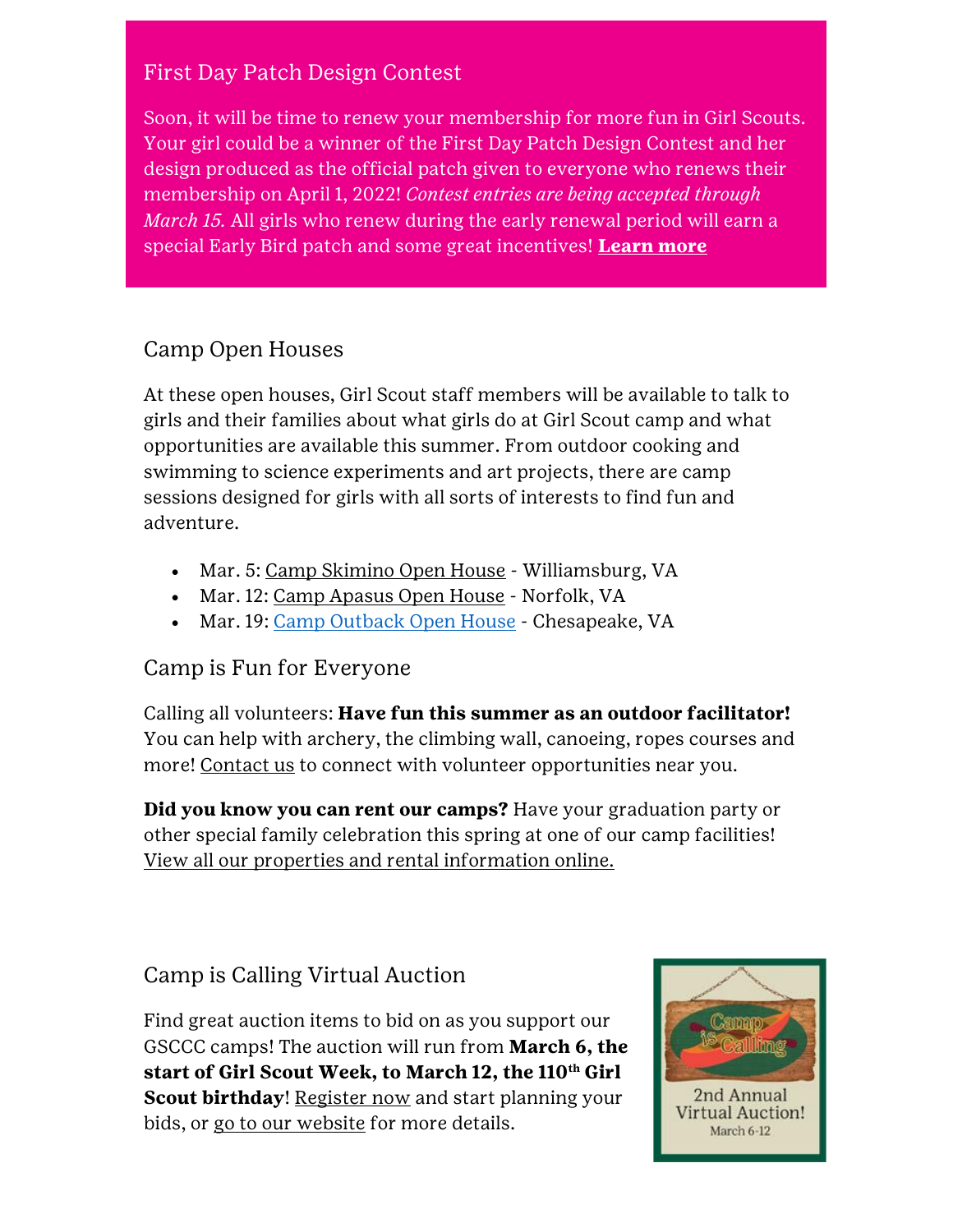She Believes She Can, So She Does Scholarship

Now accepting applications through April 29, 2022. This scholarship supports girls pursuing higher education opportunities, including vocational training and undergraduate education. The scholarship will provide more opportunities for girls looking to further their skills and education while contributing to the leadership and workforce pipeline. [Learn more and download an application.](https://www.gsccc.org/en/about/our-program/highest-awards/scholarships.html?utm_source=family-connections&utm_medium=email)

Girl Scouts: Resilient. Ready. Strong.

Have your girl try activities from the "Girl Scouts: [Resilient. Ready. Strong." program](https://www.girlscouts.org/en/activities-for-girls/for-every-girl/mental-health-wellness-activities.html) to unlock a patch and strengthen her mental wellness.

[Read about](http://click.email.girlscouts.org/?qs=fb18718937b2183d461c65a5948b0c5aa85c27b91ff298c5ff815a5bb1556de07624d80f816efa5e767c444634580ae99292a35220e1361c) what you as a parent can do for your girl if she is feeling anxious.



## Blastoff!

Travel through hyperspace with the Virginia Symphony Orchestra and the Bay Youth Symphony Orchestra in this side-by-side concert on March 13, with music from Holst's The Planets and selections from John Williams' score to the Star Wars movies. NASA-provided projections will accompany the music, giving young audiences a chance to experience breathtaking images of our solar system. **Use code GIRLSCOUTS for a special discount!** Join us in the lobby at 2:00 p.m. for activities for all ages! [Learn more and get your](https://bit.ly/3rRRB5Q)  [tickets.](https://bit.ly/3rRRB5Q)

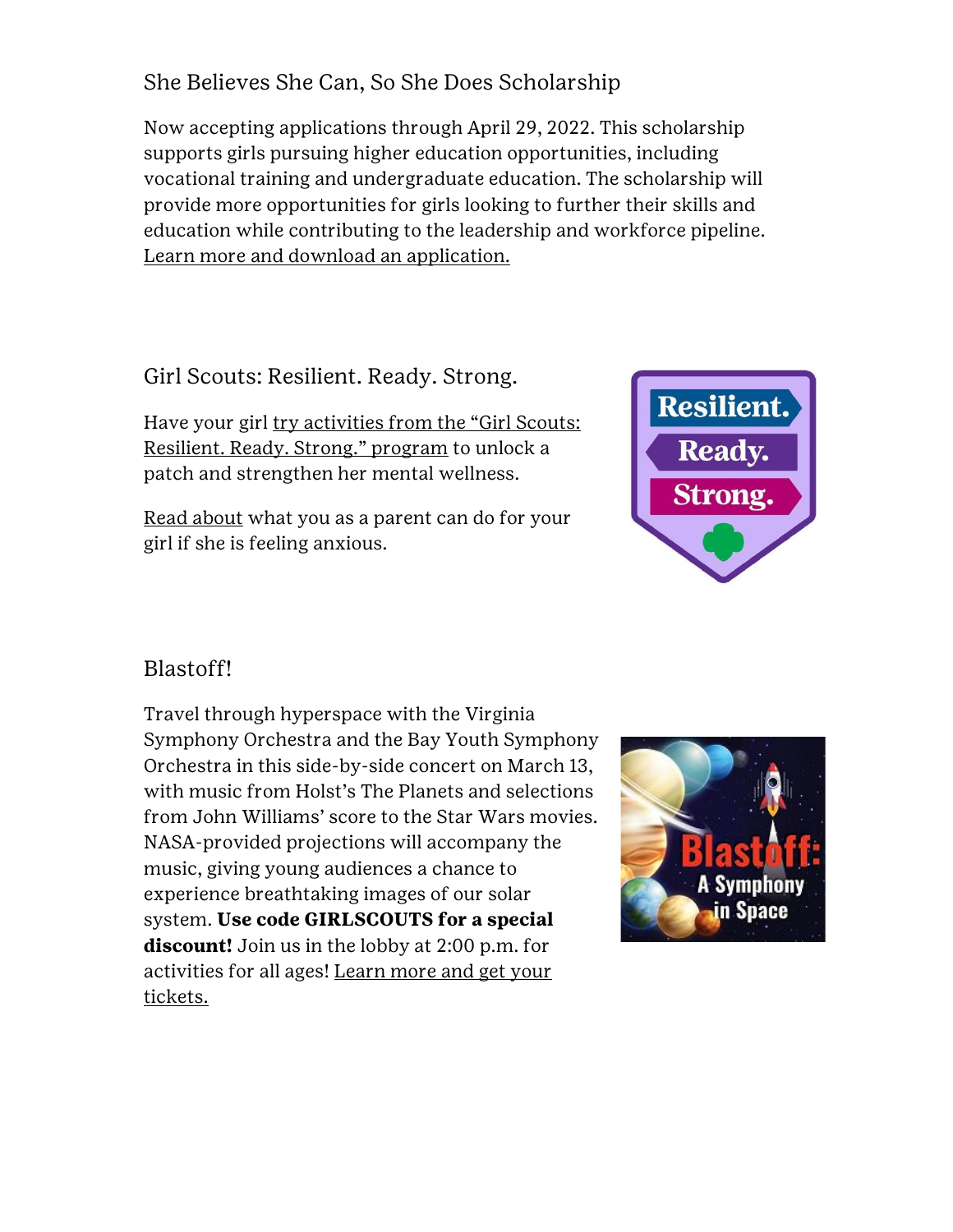## GSCCC Shop Specials

#### **March 2, 9, 16, 23 and 30: Discount Wednesdays!**

Pick a shamrock at checkout and receive a 10% or 15% discount off the entire purchase. May not be combined with any other offer.

#### **Cookie Entrepreneur Family Pins**

Your cookie business is a family affair. Every year you participate in the Cookie Program, there is a pin you can earn! [Learn more and get started,](https://www.girlscouts.org/en/members/for-parents-and-families/cookie-entrepreneur-family-pin.html) then come back to your [GSCCC shop](https://www.gsccc.org/en/our-council/shop.html?utm_source=family-connections&utm_medium=email) to get your pin!

**PLUS:** Celebrate with our Girl Scout Week Patches, including Girl Scout Sunday and Girl Scout Birthday!

## Upcoming Events

#### **Lou Henry Hoover Patch Program**

Saturday, March 19, 12:00 - 1:15 PM Levels: Daisies, Brownies Join the Outdoor Adventure Manager at Camp Outback as you earn your Lou Henry Hoover Explore Patch! You will get to know the animals and plants of the Outback along the way. [Register by March 17.](https://www.gsccc.org/en/sf-events-repository/2022/lou-henry-hoover-patch-program.html)

#### **Astronomy Club Space Science Adventurer Badge**

Saturday, April 2, 7:00 - 8:30 PM Levels: Daisies, Brownies, Juniors Investigate our solar system and explore our galaxy. Learn from the experts while viewing the stars through telescopes. Includes a planetarium show and hands-on activities. [Register by March 21.](https://www.gsccc.org/en/sf-events-repository/2022/astronomy-club-space-science-adventurer-badge.html)

#### **Ongoing Badge Opportunities**

There is so much you can do from home to keep earning and learning! There is a new Badge in a Box each month, plus Photography, Financial Literacy, the Science of Happiness, and more that you can start any time. [Browse them on GSCCC Events.](https://www.gsccc.org/en/events/event-list.html?utm_source=family-connections&utm_medium=email)